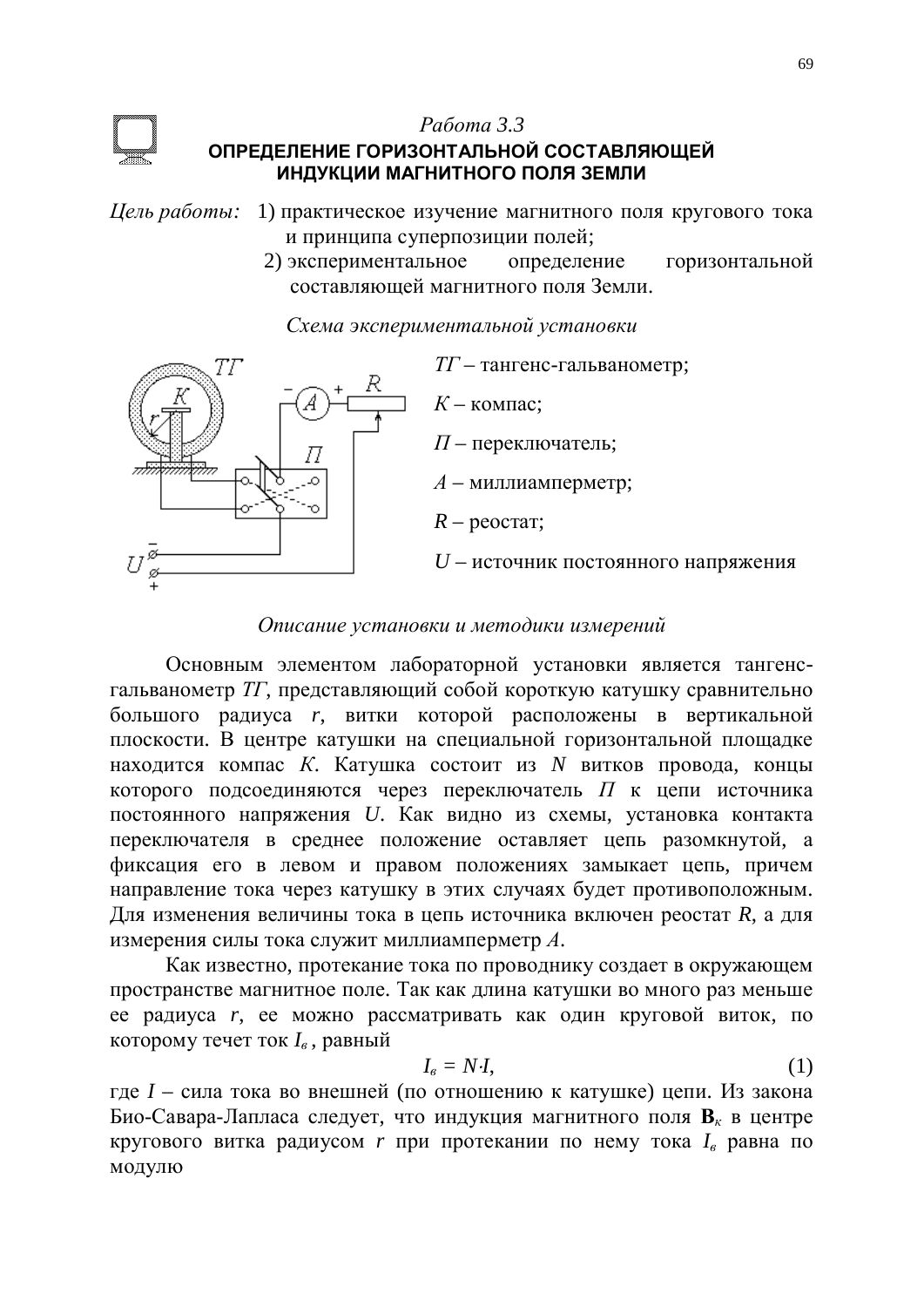$$
B_{\kappa} = \frac{\mu_0 \mu I_e}{2r},\tag{2}
$$

где  $\mu_0$  – магнитная постоянная;  $\mu$  – относительная магнитная проницаемость среды. В воздухе  $\mu \approx 1$ ; таким образом, с учетом соотношения (1) формула (2) примет вид

$$
B_{\kappa} = \frac{\mu_0 N I}{2r}.
$$
 (3)

В дальнейшем величину  $B_{\kappa}$  будем называть индукцией магнитного поля катушки. Направление вектора **B**<sub>*к*</sub> связано с направлением тока правилом правого винта (буравчика), т.е. **В**<sub>*к*</sub> направлен вдоль оси катушки.

Когда электрическая цепь разомкнута, магнитная стрелка компаса К находится под воздействием единственного внешнего магнитного поля поля Земли. При этом стрелка ориентирована вдоль магнитного меридиана, совпадающего с направлением горизонтальной составляющей **В**<sup>0</sup> индукции магнитного поля Земли. Перед началом измерений необходимо установить плоскость катушки параллельно магнитному меридиану; в этом случае направление стрелки перпендикулярно оси катушки.

При замыкании цепи по катушке течет ток, и магнитная стрелка оказывается под влиянием двух полей: поля Земли с индукцией В<sub>0</sub> и поля катушки с индукцией  $B_{k}$ . Согласно принципу суперпозиции индукция **В** результирующего магнитного поля равна

$$
\mathbf{B}=\mathbf{B}_0+\mathbf{B}_{\kappa}.
$$

Стрелка компаса ориентируется в направлении результирующего поля, т.е. отклоняется от первоначального направления на некоторый угол  $\varphi$  (рис. 20). На рис. 21 показано взаимное расположение векторов  $\mathbf{B}_0$ ,  $\mathbf{B}_k$  и **В** в горизонтальной плоскости, проходящей через центр катушки. При үсловии начальной ориентации плоскости катушки параллельно магнитному меридиану векторы **B**<sub>0</sub> и **B**<sub>*к*</sub> взаимно перпендикулярны; как видно из рисунка, их модули в этом случае связаны соотношением

$$
B_{\kappa}=B_0\,\mathrm{tg}\,\rho\,,
$$

откуда, с учетом (3),

$$
B_0 = \frac{\mu_0 N I}{2r \text{tg } \varphi}.
$$
\n(4)

Таким образом, с помошью тангенс-гальванометра можно экспериментально определить величину горизонтальной составляющей индукции магнитного поля Земли. Для этого необходимо знать радиус *r* и число витков *N* катушки, а также измерить силу тока *I* и соответствующий VΓΟ Π Φ ΟΤΚ ΠΟΗ ΕΗ ΜΑΤΗ ΜΑΤΗ ΜΈΤΗ Ο ΜΕΤΟΥ ΑΙ ΕΥΘΕΡΙΚΉ.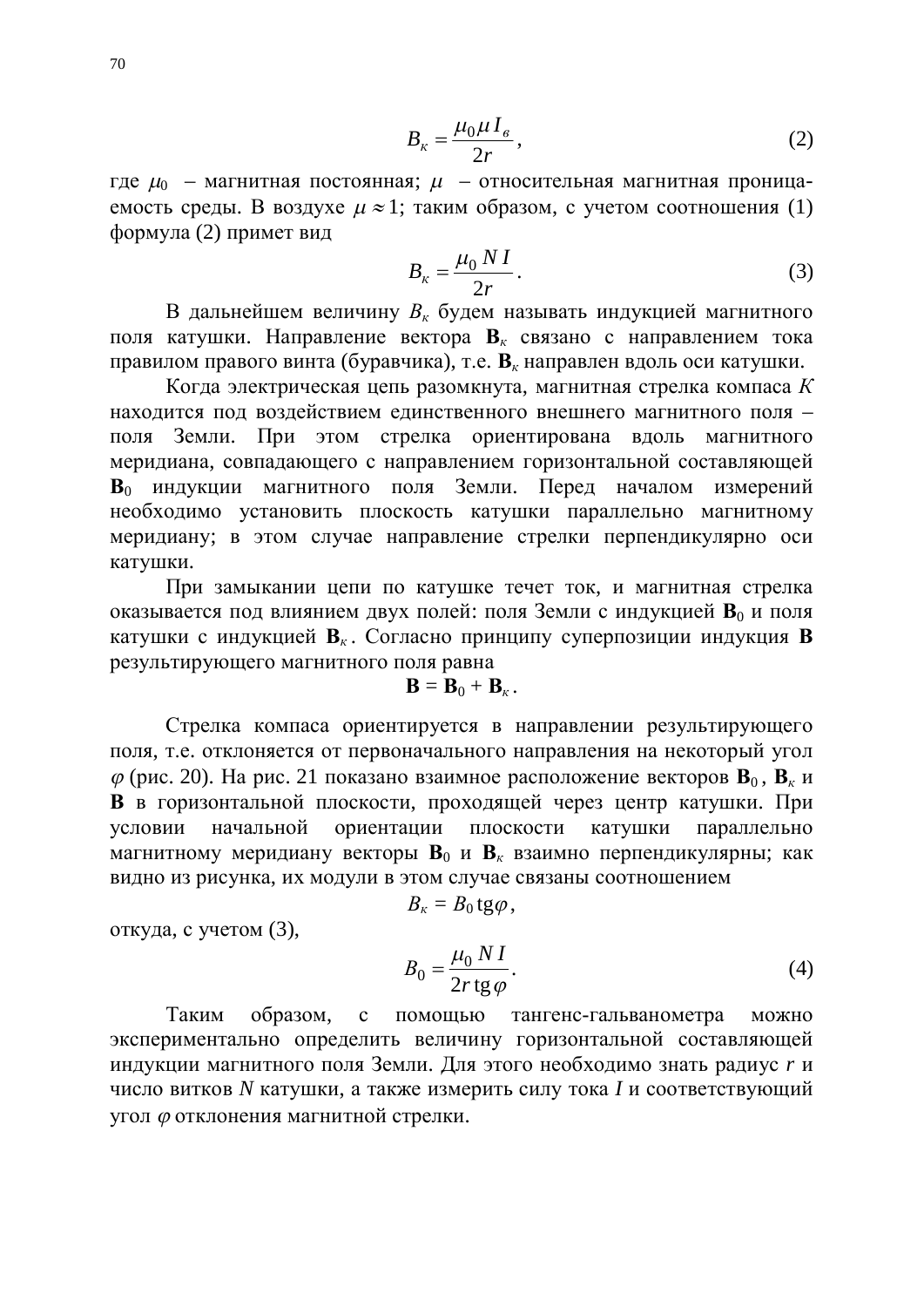

С целью получения более достоверного результата следует повторить опыт несколько раз при различных значениях силы тока *I*. При этом величины  $\mu_0$ , *N* и *r* не изменяются, и формулу (4) целесообразно представить в виде

$$
B_0 = C \cdot \frac{I}{\text{tg}\,\varphi} \tag{5}
$$

где

$$
C = \frac{\mu_0 N}{2r} \quad . \tag{6}
$$

Точно установить плоскость катушки параллельно магнитному меридиану практически невозможно. Для того, чтобы уменьшить возникающую из-за этого ошибку, нужно при одной и той же величине тока *I* измерять углы отклонения стрелки  $\varphi_1$  и  $\varphi_2$ , соответствующие противоположным направлениям тока через катушку, а в формулу (5) подставлять среднее значение угла

$$
\varphi = \frac{\varphi_1 + \varphi_2}{2} \qquad . \tag{7}
$$

#### $\Pi$ орядок измерений и обработки результатов

1. Ознакомьтесь с лабораторной установкой. Запишите в тетрадь значения радиуса катушки *r* (в метрах) и числа витков N. По формуле (6) рассчитайте константу C;  $\overline{\text{ee}}$ значение (в  $\overline{\text{FH/M}}^2$ ) также запишите в тетрадь.

2. Определите класс точности  $K_A$ , предел измерения  $I_{max}$  и цену деления миллиамперметра. Научитесь снимать показания этого прибора. Рассчитайте абсолютную приборную погрешность измерения силы тока  $\delta I$ . Значения  $K_A$ ,  $I_{mx}$  и  $\delta I$ запишите в тетрадь.

 $\boxtimes$ 3. На площадке в центре катушки тангенс-гальванометра установите компас К. Расположите его таким образом, чтобы линия С – Ю или  $0-180^\circ$  лежала в плоскости катушки перпендикулярно ее оси.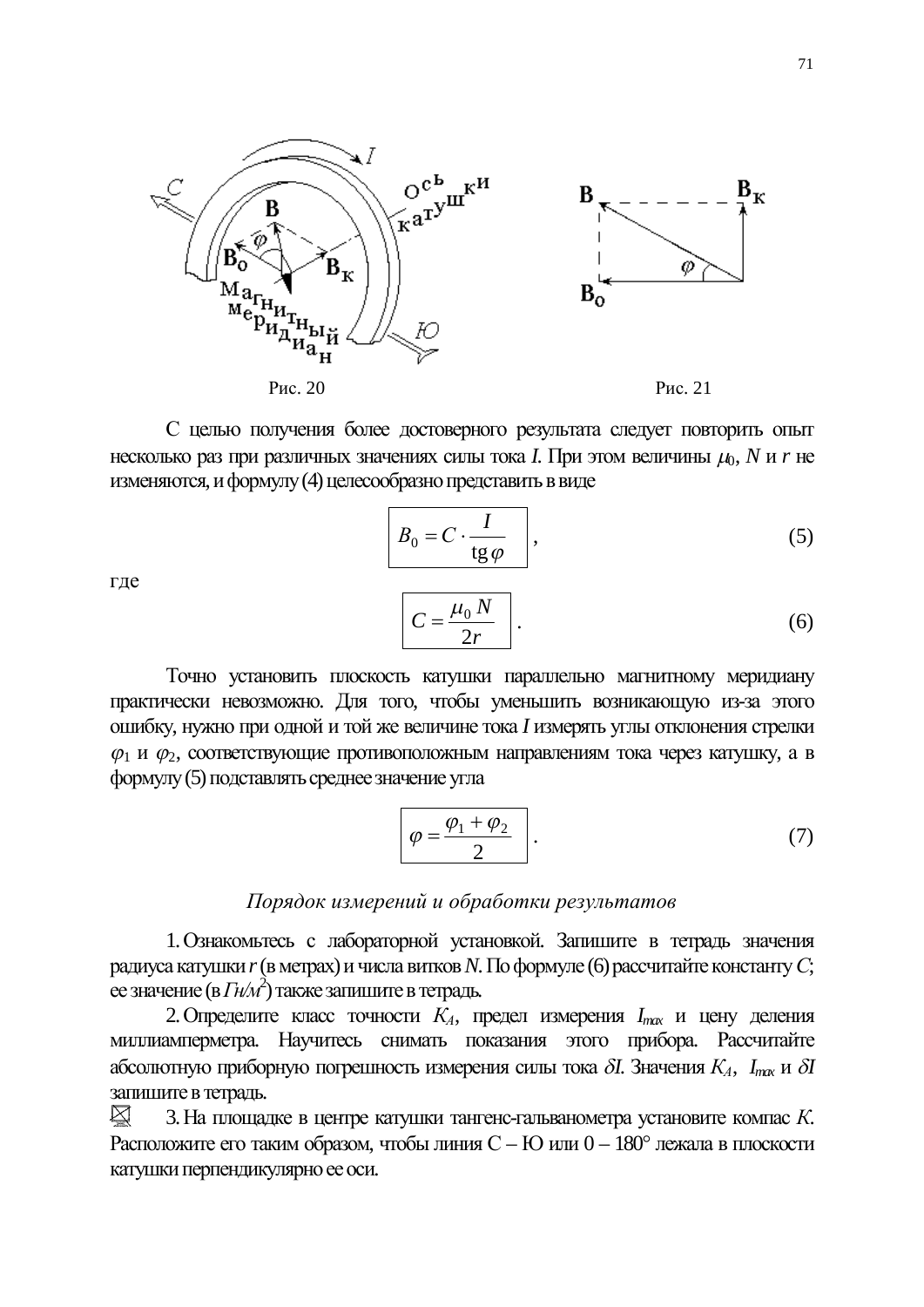4. Определите цену деления компаса и научитесь снимать углы отклонения стрелки в обоих направлениях от нулевого деления. Оцените абсолютную приборную погрешность  $\delta\varphi$  и, выразив ее в радианах, запишите в тетрадь.

5. Освободите стрелку компаса. Поверните плоскость катушки так, чтобы стрелка компаса установилась на нулевом делении.

6. Соберите электрическую схему установки. Расположите ее детали  $\boxtimes$ таким образом, чтобы реостат был как можно дальше от тангенсгальванометра. Проверьте, не нарушилась ли установленная ранее ориентация компаса и плоскости катушки.

 $\sum$ 7. Установите переключатель в среднее положение. Введите реостат R полностью. Предъявите собранную схему для проверки; под руководством преподавателя или лаборанта включите установку в сеть ПОСТОЯННОГО ТОК<sup>а</sup>.

8. Замкните контакт переключателя в одно из крайних положений. Перемещая движок реостата и наблюдая за показаниями компаса, установите рекомендуемое значение угла поворота стрелки  $\varphi_1$ . По показаниям миллиамперметра определите соответствующее значение силы тока *I*. Не меняя величины тока, измените его направление, перекинув контакт переключателя в противоположное положение. Определите угол отклонения  $\varphi_2$ . Значения *I* (в амперах),  $\varphi_1$ и  $\varphi_2$  (в градусах) занесите в соответствующие столбцы таблицы.

| Номер<br>опыта | I, A     | $\varphi_1$ ,<br>град. | $\varphi_2$ ,<br>град. | $\varphi$ ,<br>град. | $tg\varphi$ | $B_0$ ,<br>$MKT\pi$ | $\Delta B_0$ ,<br>$MKT\pi$ | $(\Delta B_0)^2$ ,<br>$(\mu \kappa T \pi)^2$ |
|----------------|----------|------------------------|------------------------|----------------------|-------------|---------------------|----------------------------|----------------------------------------------|
|                |          |                        |                        |                      |             |                     |                            |                                              |
| $\cdots$       | $\cdots$ | $\cdots$               | $\cdots$               | $\cdots$             | $\cdots$    | $\cdots$            | $\cdots$                   | $\cdots$                                     |
| n              |          |                        |                        |                      |             |                     |                            |                                              |
|                |          |                        |                        |                      | $\Sigma =$  |                     | $\equiv$                   |                                              |

9. Увеличивая значение угла  $\varphi_1$  на заданную величину, повторите действия, описанные в п. 8, не менее шести (*n* ≥ 7) раз.

10. Используя выражение (7), для каждого опыта найдите среднее значение угла поворота  $\varphi$ ; с помощью микрокалькулятора или таблиц определите tg $\varphi$ . Результаты запишите в таблицу.

11. По формуле (5) вычислите для каждого из опытов величину горизонтальной составляющей индукции магнитного поля Земли  $B_0$  и занесите ее в таблицу, выразив в *мкТл*.

12. Определите среднее значение  $\overline{B}_0$ .

13. Выполните все расчеты, необходимые для оценки случайной погрешности измерения  $\Delta_{\rm s}B_0$ . Найдите величину  $\Delta_{\rm s}B_0$ , задаваясь доверительной вероятностью  $\alpha = 0.95$ .